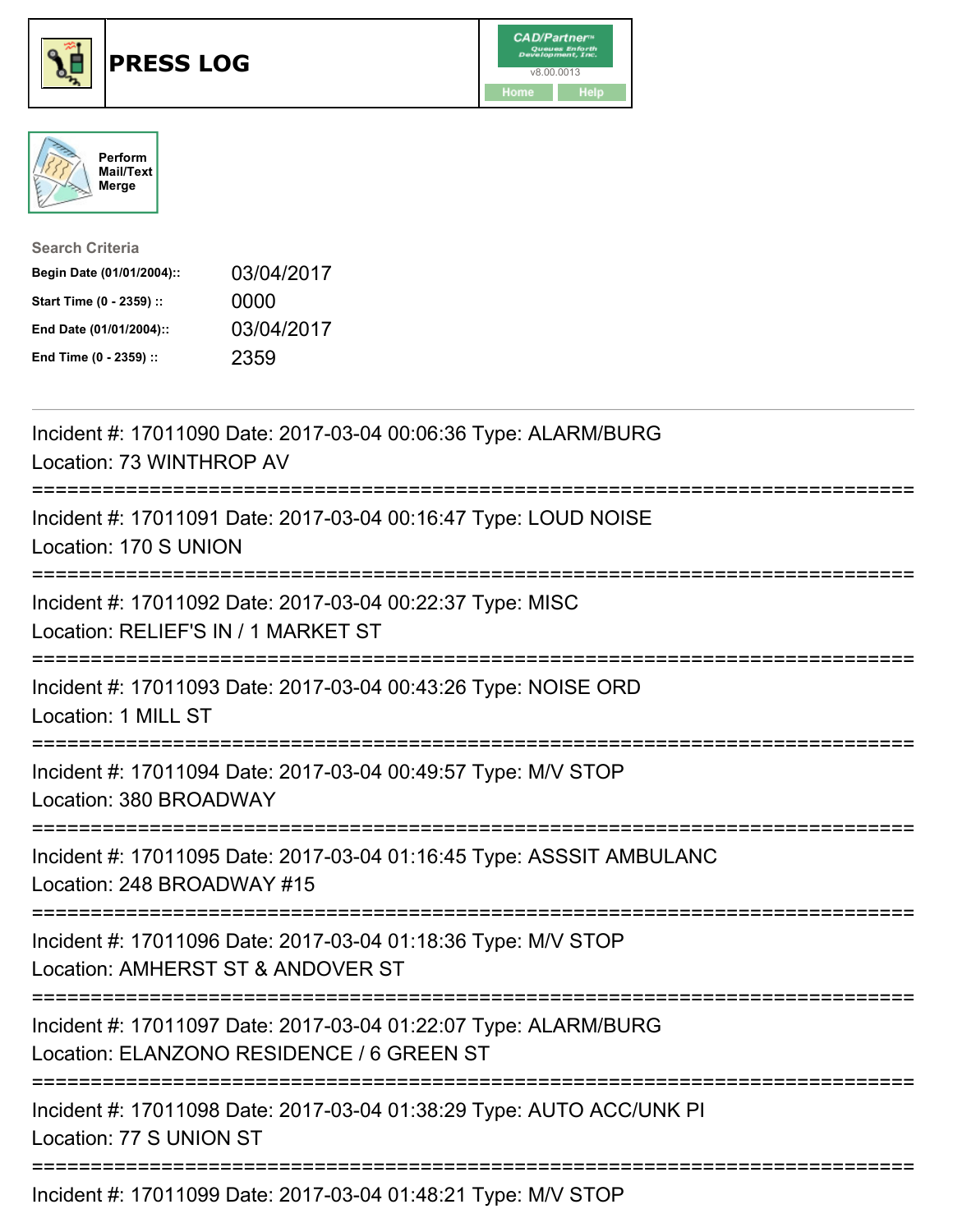Location: 73 WINTHROP AV =========================================================================== Incident #: 17011100 Date: 2017-03-04 01:49:02 Type: BUILDING CHK Location: 34 BROOKFIELD ST =========================================================================== Incident #: 17011101 Date: 2017-03-04 01:51:00 Type: BUILDING CHK Location: DEGGNAN / 83-85 SALEM ST =========================================================================== Incident #: 17011102 Date: 2017-03-04 01:53:09 Type: M/V STOP Location: AMES ST & LOWELL ST =========================================================================== Incident #: 17011103 Date: 2017-03-04 02:09:42 Type: DISTURBANCE Location: 170 S UNION ST =========================================================================== Incident #: 17011104 Date: 2017-03-04 02:13:33 Type: UNKNOWN PROB Location: 31 BELLEVUE ST =========================================================================== Incident #: 17011105 Date: 2017-03-04 02:18:30 Type: SHOTS FIRED Location: WEST ST =========================================================================== Incident #: 17011106 Date: 2017-03-04 02:22:49 Type: M/V STOP Location: RT114 & RT495 =========================================================================== Incident #: 17011107 Date: 2017-03-04 02:23:35 Type: NOISE ORD Location: 126 CROSS ST =========================================================================== Incident #: 17011108 Date: 2017-03-04 02:27:37 Type: AUTO ACC/PI Location: MERRIMACK & S UNION ST =========================================================================== Incident #: 17011109 Date: 2017-03-04 02:31:39 Type: DISTURBANCE Location: 11 DAISY ST FL 3 =========================================================================== Incident #: 17011110 Date: 2017-03-04 02:35:12 Type: HIT & RUN M/V Location: 389 BROADWAY =========================================================================== Incident #: 17011111 Date: 2017-03-04 02:41:18 Type: M/V STOP Location: ESSEX ST & NEWBURY ST =========================================================================== Incident #: 17011112 Date: 2017-03-04 02:49:11 Type: M/V STOP Location: BROADWAY & LOWELL ST ===========================================================================

Incident #: 17011113 Date: 2017-03-04 02:56:05 Type: DISTURBANCE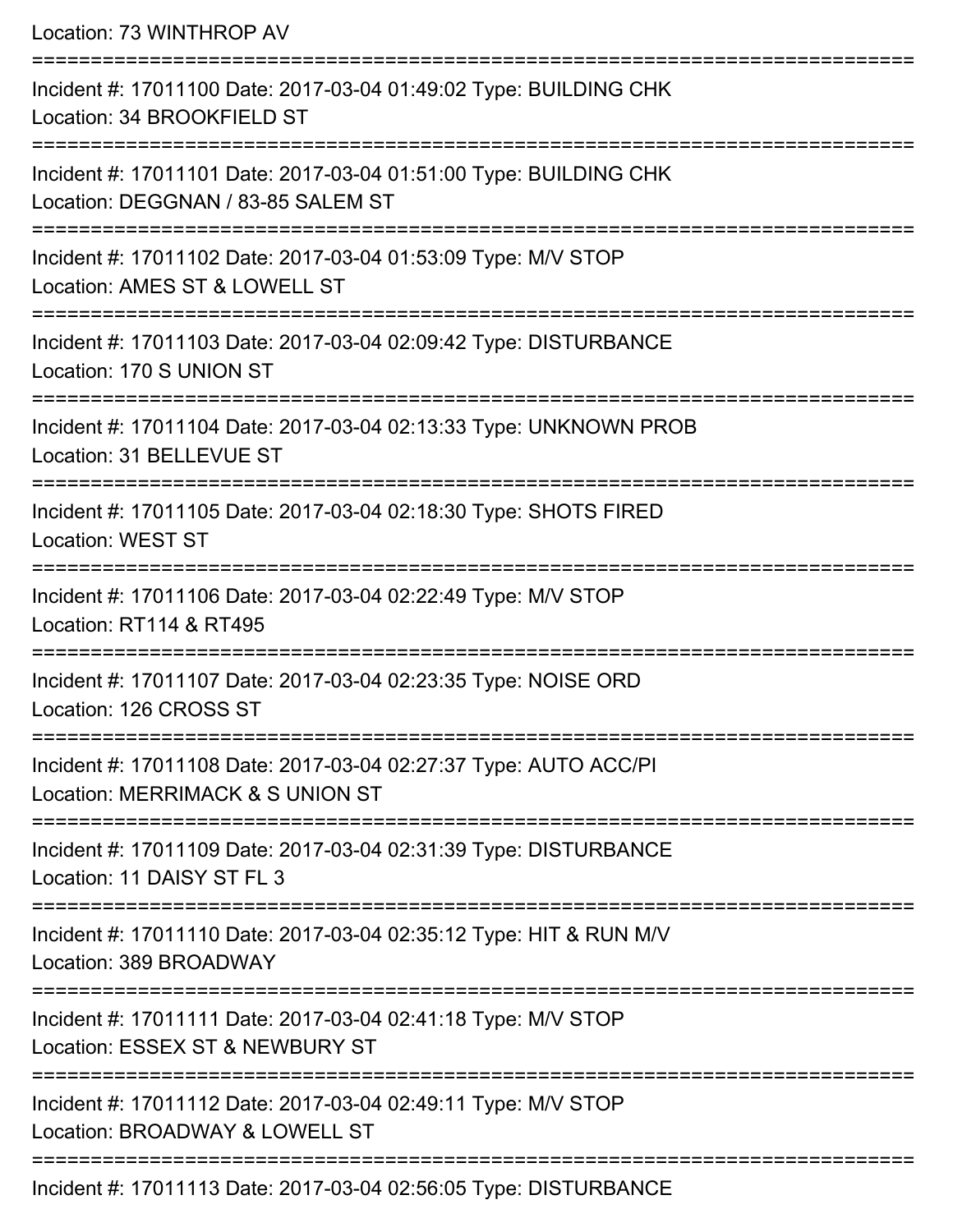| Incident #: 17011114 Date: 2017-03-04 03:06:44 Type: NOISE ORD<br>Location: 2 NIGHTINGALE CT                         |
|----------------------------------------------------------------------------------------------------------------------|
| Incident #: 17011115 Date: 2017-03-04 03:13:48 Type: HIT & RUN M/V<br>Location: 118 SPRINGFIELD ST                   |
| Incident #: 17011116 Date: 2017-03-04 03:19:00 Type: ALARMS<br>Location: 505 S BROADWAY                              |
| Incident #: 17011117 Date: 2017-03-04 03:24:53 Type: M/V STOP<br>Location: LEBANON ST & WHITE ST                     |
| Incident #: 17011119 Date: 2017-03-04 03:29:56 Type: DISTURBANCE<br><b>Location: CANAL ST</b>                        |
| Incident #: 17011118 Date: 2017-03-04 03:29:57 Type: ALARM/BURG<br>Location: YANCARLOS SUPERMARKET / 334 LAWRENCE ST |
| Incident #: 17011120 Date: 2017-03-04 03:35:01 Type: DOMESTIC/PAST<br>Location: 61 BRADFORD ST                       |
| Incident #: 17011121 Date: 2017-03-04 03:56:12 Type: M/V STOP<br>Location: MARKET ST & PARKER ST                     |
| Incident #: 17011122 Date: 2017-03-04 03:59:07 Type: DISTURBANCE<br>Location: 99 WINTHROP AV                         |
| Incident #: 17011123 Date: 2017-03-04 04:07:54 Type: M/V STOP<br>Location: 495 & DOUBLE DECKER                       |
| Incident #: 17011124 Date: 2017-03-04 04:12:19 Type: DISORDERLY<br>Location: 50 CORNISH ST                           |
| Incident #: 17011125 Date: 2017-03-04 04:53:20 Type: THREATS<br>Location: 11 W KENNETH ST                            |
| Incident #: 17011126 Date: 2017-03-04 04:54:34 Type: ALARMS<br>Location: 408 BROADWAY                                |
| Incident #: 17011127 Date: 2017-03-04 05:05:56 Type: ALARMS                                                          |

Location: 300 HAMPSHIRE ST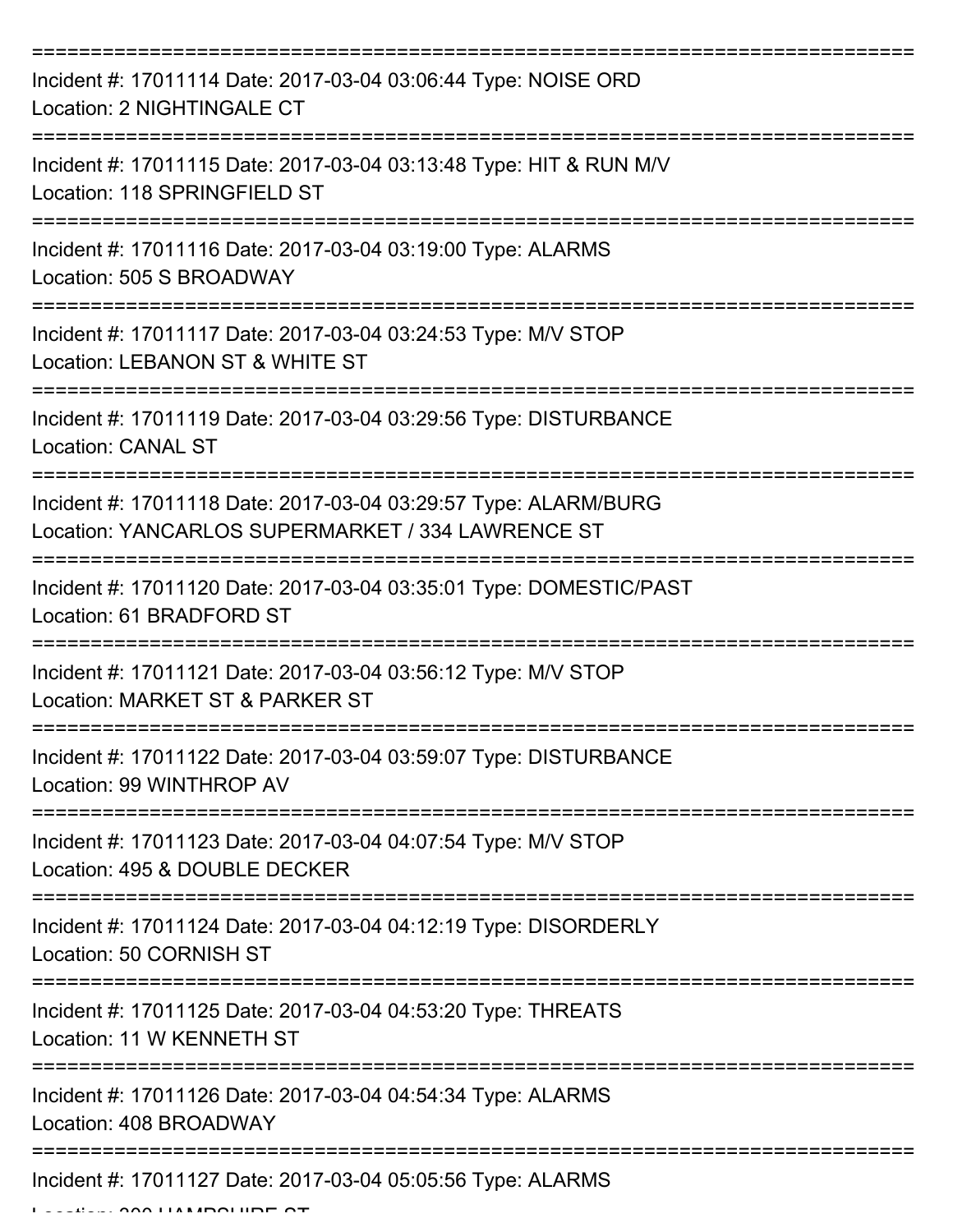| Incident #: 17011128 Date: 2017-03-04 06:16:46 Type: LOUD NOISE<br>Location: 2 MUSEUM SQ #914                |
|--------------------------------------------------------------------------------------------------------------|
| Incident #: 17011129 Date: 2017-03-04 06:33:24 Type: M/V STOP<br>Location: 103 MAY ST                        |
| Incident #: 17011131 Date: 2017-03-04 06:59:56 Type: MAL DAMAGE<br>Location: 158 WATER ST                    |
| Incident #: 17011130 Date: 2017-03-04 07:00:26 Type: PARK & WALK<br>Location: BROADWAY & HAVERHILL ST        |
| Incident #: 17011132 Date: 2017-03-04 07:10:13 Type: ALARM/BURG<br>Location: OUR HOUSE / 168 NEWBURY ST      |
| Incident #: 17011133 Date: 2017-03-04 07:10:30 Type: AUTO ACC/PI<br>Location: 1 CANAL ST                     |
| Incident #: 17011134 Date: 2017-03-04 07:13:10 Type: M/V STOP<br>Location: S BROADWAY & SALEM ST             |
| Incident #: 17011135 Date: 2017-03-04 07:25:16 Type: M/V STOP<br>Location: 205 BROADWAY                      |
| Incident #: 17011136 Date: 2017-03-04 07:51:42 Type: KEEP PEACE<br>Location: DUNKIN DONUTS / 226 WINTHROP AV |
| Incident #: 17011137 Date: 2017-03-04 08:01:09 Type: HIT & RUN M/V<br><b>Location: HAVERHILL ST</b>          |
| Incident #: 17011138 Date: 2017-03-04 08:12:45 Type: MEDIC SUPPORT<br>Location: 7-11 / 390 S UNION           |
| Incident #: 17011139 Date: 2017-03-04 08:38:35 Type: MAN DOWN<br><b>Location: HAMPSHIRE ST</b>               |
| Incident #: 17011140 Date: 2017-03-04 08:49:09 Type: MAL DAMAGE<br>Location: 60 WEARE ST                     |
| Incident #: 17011141 Date: 2017-03-04 08:53:10 Type: MV/BLOCKING                                             |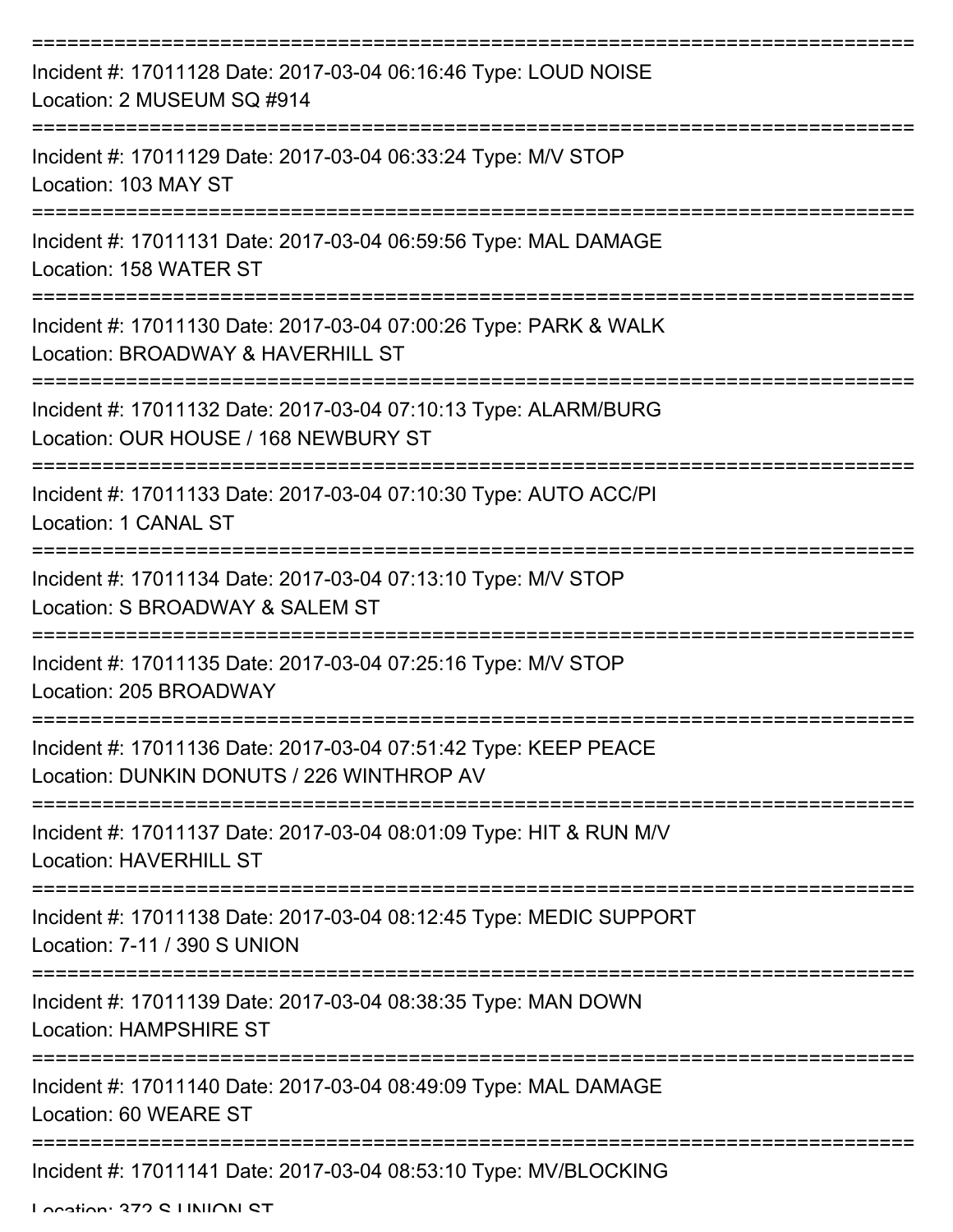| Incident #: 17011142 Date: 2017-03-04 08:57:10 Type: MV/BLOCKING<br>Location: 4 PROSPECT CT                                                    |
|------------------------------------------------------------------------------------------------------------------------------------------------|
| Incident #: 17011143 Date: 2017-03-04 09:17:32 Type: MAL DAMAGE<br>Location: 108 BENNINGTON ST                                                 |
| Incident #: 17011144 Date: 2017-03-04 09:35:29 Type: ALARM/BURG<br>Location: CORRELATED FABRIC PRINTERS, INC / 85 MANCHESTER ST                |
| Incident #: 17011145 Date: 2017-03-04 09:53:08 Type: HIT & RUN M/V<br>Location: CONGRESS ST & HAVERHILL ST                                     |
| Incident #: 17011146 Date: 2017-03-04 09:59:01 Type: HIT & RUN M/V<br>Location: 160 PARKER ST                                                  |
| Incident #: 17011147 Date: 2017-03-04 10:00:52 Type: DISTURBANCE<br>Location: 205 BROADWAY                                                     |
| Incident #: 17011148 Date: 2017-03-04 10:08:40 Type: SUS PERS/MV<br>Location: MCDONALDS / 50 BROADWAY                                          |
| Incident #: 17011149 Date: 2017-03-04 10:16:09 Type: ANIMAL COMPL<br>Location: BERKELEY ST & JACKSON ST                                        |
| Incident #: 17011150 Date: 2017-03-04 10:26:14 Type: MAL DAMAGE<br>Location: 187 CHESTNUT ST                                                   |
| ----------------<br>Incident #: 17011151 Date: 2017-03-04 10:50:56 Type: MEDIC SUPPORT<br>Location: 85 OAK ST                                  |
| ------------------------------------<br>Incident #: 17011153 Date: 2017-03-04 11:05:37 Type: HIT & RUN M/V<br>Location: COMMON ST & JACKSON ST |
| Incident #: 17011152 Date: 2017-03-04 11:07:29 Type: INVEST CONT<br>Location: 4 MELROSE ST                                                     |
| Incident #: 17011154 Date: 2017-03-04 11:19:34 Type: AUTO ACC/NO PI<br>Location: COMMON ST & JACKSON ST                                        |
| Incident #: 17011155 Date: 2017-03-04 11:24:12 Type: MAL DAMAGE<br>Location: 102 TREMONT ST                                                    |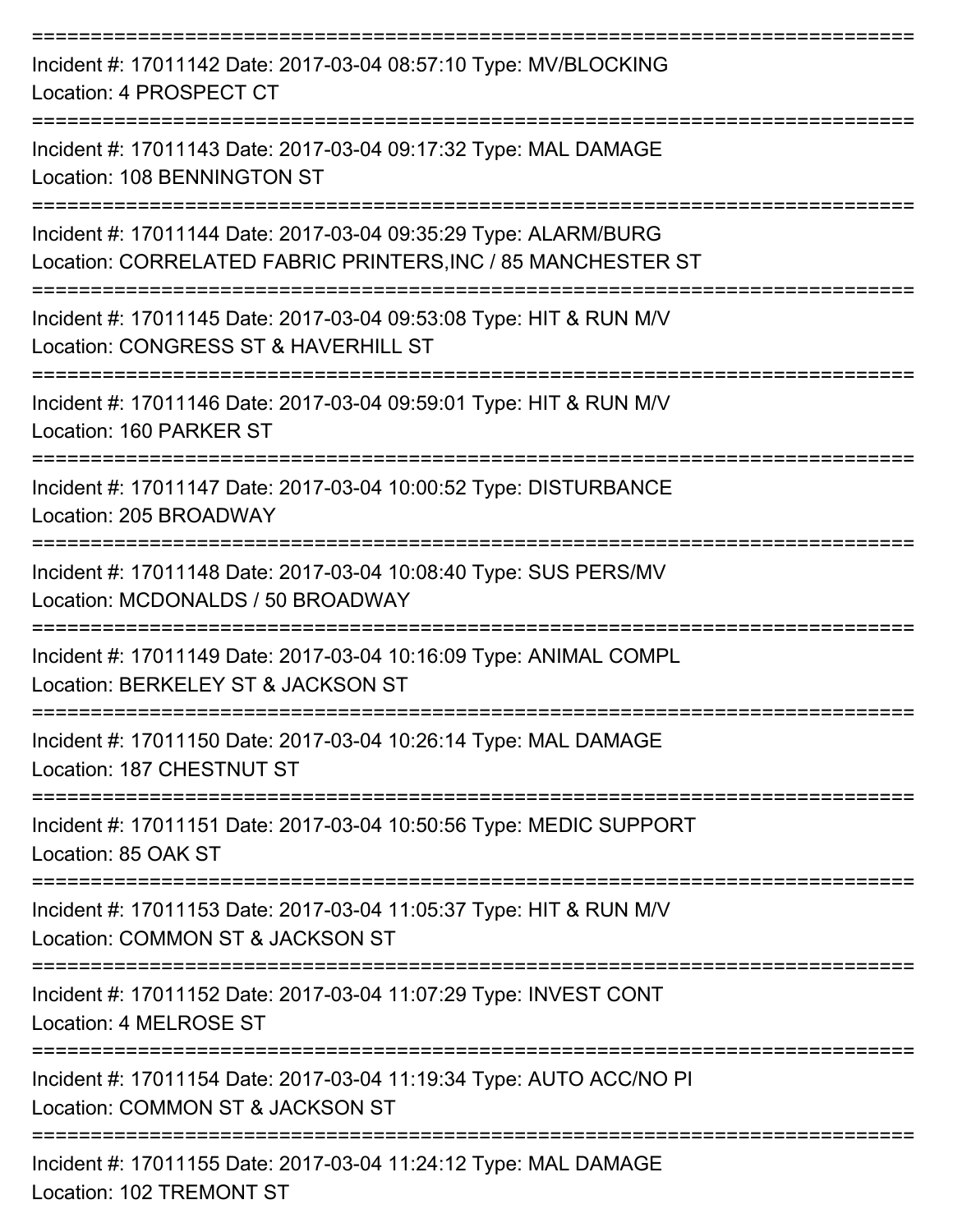| Incident #: 17011156 Date: 2017-03-04 11:42:48 Type: NEIGHBOR PROB<br>Location: 11 LAWRENCE ST #APT505                                         |
|------------------------------------------------------------------------------------------------------------------------------------------------|
| ;===================================<br>Incident #: 17011157 Date: 2017-03-04 11:45:21 Type: CK WELL BEING<br>Location: 85 NEWBURY ST #1L      |
| Incident #: 17011158 Date: 2017-03-04 11:45:48 Type: SUICIDE ATTEMPT<br>Location: 5 JACKSON CT                                                 |
| =================================<br>Incident #: 17011159 Date: 2017-03-04 11:49:22 Type: THREATS<br>Location: CITY MART / 576 HAVERHILL ST    |
| Incident #: 17011160 Date: 2017-03-04 11:51:58 Type: ALARM/BURG<br>Location: CASA DE RESURRECTION / 3 GREEN ST                                 |
| Incident #: 17011161 Date: 2017-03-04 12:00:04 Type: ALARM/BURG<br>Location: DELCA RESD / 22 CRESTSHIRE DR                                     |
| ================================<br>Incident #: 17011162 Date: 2017-03-04 12:11:02 Type: DOMESTIC/PAST<br>Location: BURGER KING / 187 BROADWAY |
| Incident #: 17011163 Date: 2017-03-04 12:17:48 Type: LARCENY/MV/PROG<br>Location: 546 HAVERHILL ST                                             |
| Incident #: 17011164 Date: 2017-03-04 12:29:00 Type: UNWANTEDGUEST<br>Location: 73 BOXFORD ST FL 1STFL                                         |
| Incident #: 17011165 Date: 2017-03-04 12:44:39 Type: MISSING PERS<br>Location: 40 SALEM ST                                                     |
| Incident #: 17011166 Date: 2017-03-04 12:51:31 Type: ALARM/BURG<br>Location: ARLINGTON SCHOOL / 150 ARLINGTON ST                               |
| Incident #: 17011167 Date: 2017-03-04 12:54:20 Type: ALARM/BURG<br>Location: 1 PARKER STREET COMPANY / 1 PARKER ST                             |
| Incident #: 17011168 Date: 2017-03-04 13:17:33 Type: ALARM/BURG<br>Location: LAWRENCE FAM. DEV. CHARTER SCH / 404 HAVERHILL ST                 |
| Incident #: 17011169 Date: 2017-03-04 13:24:21 Type: MAN DOWN<br>Location: ARLINGTON ST & SPRUCE ST                                            |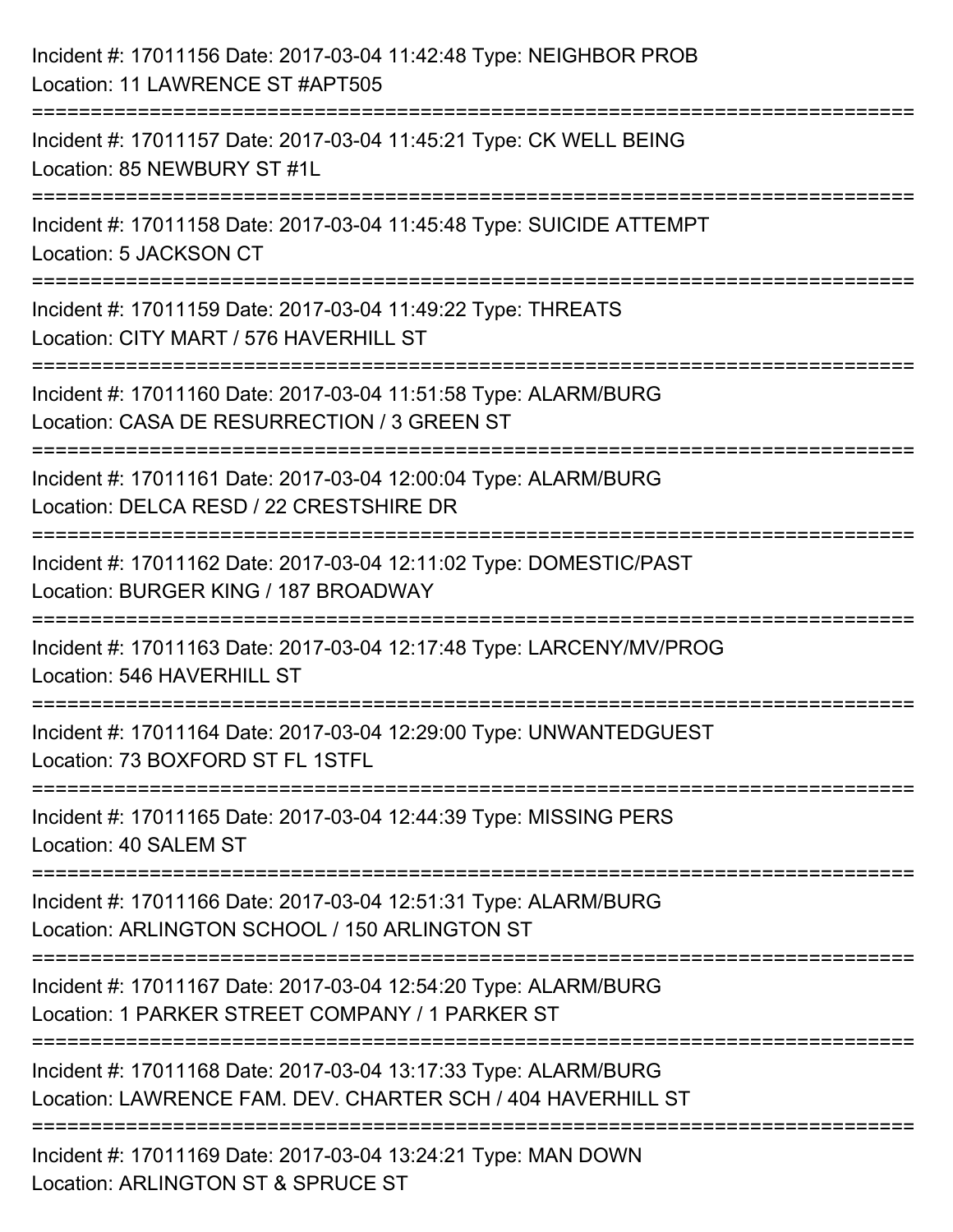| Incident #: 17011171 Date: 2017-03-04 13:37:58 Type: STOLEN PROP<br>Location: 207 WALNUT ST                                   |
|-------------------------------------------------------------------------------------------------------------------------------|
| Incident #: 17011170 Date: 2017-03-04 13:38:21 Type: AUTO ACC/NO PI<br>Location: 225 ANDOVER ST                               |
| Incident #: 17011172 Date: 2017-03-04 13:45:10 Type: GENERAL SERV<br>Location: 47 JEFFERSON ST                                |
| Incident #: 17011173 Date: 2017-03-04 14:25:38 Type: MV/BLOCKING<br>Location: CAMBRIDGE ST & WINTHROP AV                      |
| Incident #: 17011174 Date: 2017-03-04 14:39:43 Type: DISTURBANCE<br>Location: LAUNDRY CAPITAL / 351 BROADWAY                  |
| Incident #: 17011175 Date: 2017-03-04 14:44:41 Type: MEDIC SUPPORT<br>Location: 8A SALEM ST                                   |
| Incident #: 17011176 Date: 2017-03-04 14:57:35 Type: DRUG VIO<br>Location: FAMILY DOLLAR / S BROADWAY                         |
| Incident #: 17011177 Date: 2017-03-04 15:26:57 Type: AUTO ACC/PI<br>Location: BROADWAY & PARK ST                              |
| Incident #: 17011178 Date: 2017-03-04 15:48:38 Type: ALARMS<br>Location: CASA DE RESSURECTION / 3 GREEN ST                    |
| Incident #: 17011179 Date: 2017-03-04 16:22:31 Type: CK WELL BEING<br>Location: NEW BALANCE ATHLETIC SHOE CORP / 5 S UNION ST |
| Incident #: 17011180 Date: 2017-03-04 16:31:57 Type: ALARM/BURG<br>Location: ESSEX TOWERS / 18 FRANKLIN ST                    |
| Incident #: 17011181 Date: 2017-03-04 16:33:56 Type: DISTURBANCE<br>Location: 105 WARWICK ST                                  |
| Incident #: 17011182 Date: 2017-03-04 16:50:24 Type: SUICIDE ATTEMPT<br>Location: 104 RIVER POINTE WY #APT2307                |
| Incident #: 17011183 Date: 2017-03-04 17:13:52 Type: HIT & RUN M/V<br>Location: CLARENCE TER & E HAVERHILL ST                 |

===========================================================================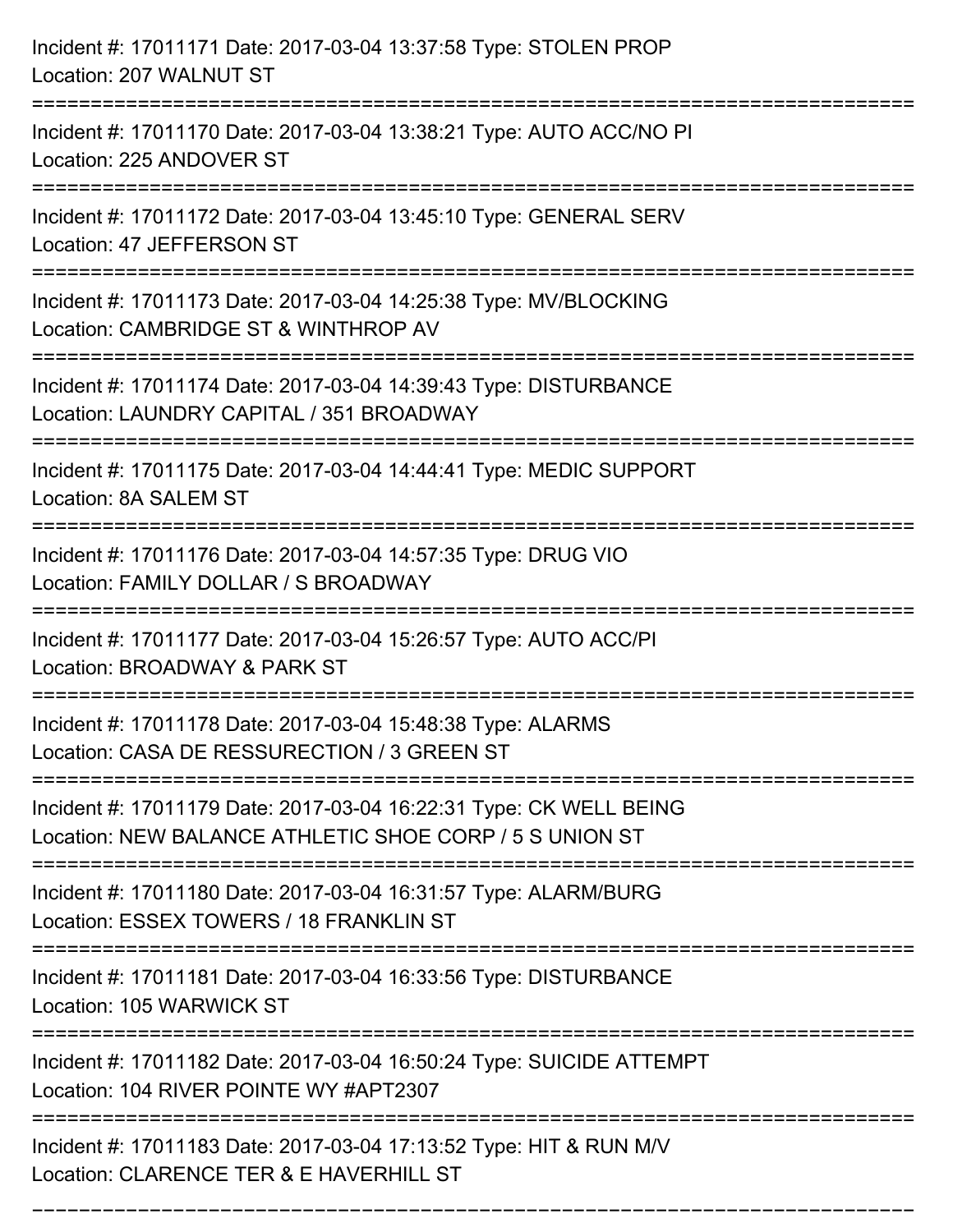| :======================<br>:====================== | Incident #: 17011184 Date: 2017-03-04 17:14:38 Type: FIRE<br>Location: 45 BROADWAY FL 509            |
|----------------------------------------------------|------------------------------------------------------------------------------------------------------|
|                                                    | Incident #: 17011185 Date: 2017-03-04 17:30:51 Type: AUTO ACC/NO PI<br>Location: 279 LAWRENCE ST     |
|                                                    | Incident #: 17011186 Date: 2017-03-04 17:37:27 Type: MISSING PERS<br>Location: 248 FARNHAM ST FL 2   |
|                                                    | Incident #: 17011187 Date: 2017-03-04 17:44:02 Type: M/V STOP<br>Location: ESSEX ST & WINTER ST      |
|                                                    | Incident #: 17011188 Date: 2017-03-04 17:55:08 Type: M/V STOP<br>Location: 265 FARNHAM ST            |
|                                                    | Incident #: 17011189 Date: 2017-03-04 17:56:23 Type: M/V STOP<br>Location: 90 LOWELL ST              |
|                                                    | Incident #: 17011190 Date: 2017-03-04 17:57:11 Type: M/V STOP<br>Location: S BROADWAY & SALEM ST     |
|                                                    | Incident #: 17011191 Date: 2017-03-04 17:58:54 Type: M/V STOP<br>Location: MERRIMACK ST & S BROADWAY |
|                                                    | Incident #: 17011192 Date: 2017-03-04 18:06:24 Type: M/V STOP<br>Location: BROADWAY & HAVERHILL ST   |
|                                                    | Incident #: 17011193 Date: 2017-03-04 18:08:55 Type: M/V STOP<br>Location: BROADWAY & LOWELL ST      |
|                                                    | Incident #: 17011194 Date: 2017-03-04 18:31:02 Type: M/V STOP<br>Location: AMESBURY ST & METHUEN ST  |
|                                                    | Incident #: 17011195 Date: 2017-03-04 18:31:38 Type: M/V STOP<br>Location: BROADWAY & LAKE ST        |
|                                                    | Incident #: 17011196 Date: 2017-03-04 18:32:36 Type: M/V STOP<br>Location: BROADWAY & HAVERHILL ST   |
|                                                    | Incident #: 17011197 Date: 2017-03-04 18:44:11 Type: M/V STOP<br>Location: LAWRENCE ST & STEARNS AV  |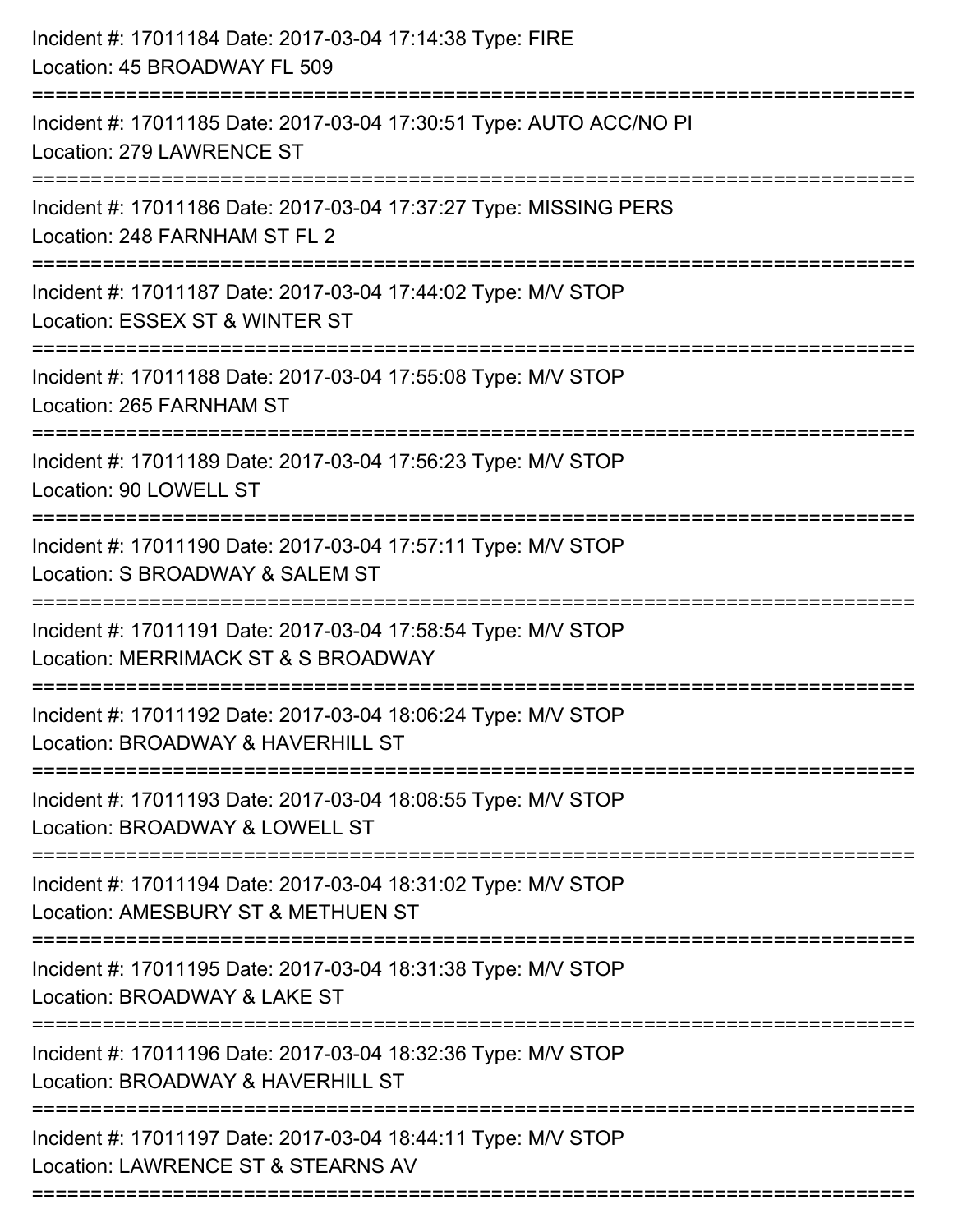Location: BROADWAY & CROSS ST

| Incident #: 17011199 Date: 2017-03-04 18:57:35 Type: ALARM/BURG<br>Location: RESERVOIR TOWER / RESERVOIR       |
|----------------------------------------------------------------------------------------------------------------|
| Incident #: 17011200 Date: 2017-03-04 19:01:04 Type: M/V STOP<br>Location: HAMPSHIRE ST & LOWELL ST            |
| Incident #: 17011201 Date: 2017-03-04 19:04:24 Type: GENERAL SERV<br>Location: CITIZENS BANK / 160 WINTHROP AV |
| Incident #: 17011202 Date: 2017-03-04 19:11:43 Type: DISTURBANCE<br>Location: 18 BELLEVUE ST                   |
| Incident #: 17011203 Date: 2017-03-04 19:13:36 Type: M/V STOP<br>Location: MERRIMACK ST & S BROADWAY           |
| Incident #: 17011204 Date: 2017-03-04 19:18:15 Type: M/V STOP<br>Location: BRUCE ST & ERVING AV                |
| Incident #: 17011205 Date: 2017-03-04 19:24:49 Type: M/V STOP<br>Location: COMMON ST & LAWRENCE ST             |
| Incident #: 17011206 Date: 2017-03-04 19:28:34 Type: ALARMS<br>Location: 165 CRAWFORD ST                       |
| Incident #: 17011207 Date: 2017-03-04 19:30:28 Type: M/V STOP<br>Location: ALDER ST & LAWRENCE ST              |
| Incident #: 17011208 Date: 2017-03-04 19:31:17 Type: DISTURBANCE<br>Location: 162 PROSPECT ST FL 2             |
| Incident #: 17011209 Date: 2017-03-04 19:51:11 Type: ALARMS<br>Location: 168 NEWBURY ST                        |
| Incident #: 17011210 Date: 2017-03-04 19:52:44 Type: M/V STOP<br>Location: FRANKLIN ST & METHUEN ST            |
| Incident #: 17011211 Date: 2017-03-04 20:01:41 Type: M/V STOP<br>Location: COMMON ST & FRANKLIN ST             |
|                                                                                                                |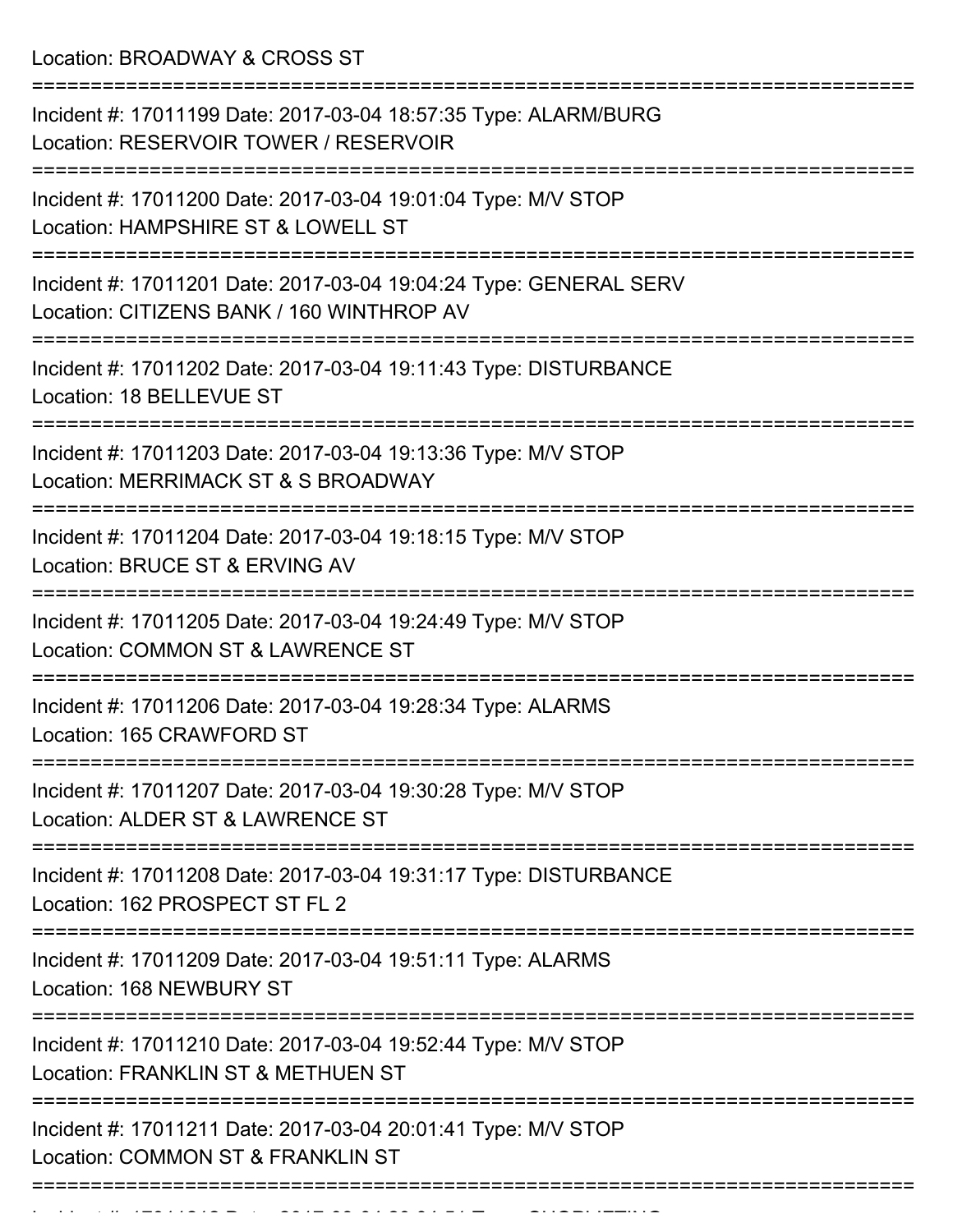Location: 370 BROADWAY

| Incident #: 17011213 Date: 2017-03-04 20:08:04 Type: M/V STOP<br>Location: DAISY ST & HOLLY ST      |
|-----------------------------------------------------------------------------------------------------|
| Incident #: 17011214 Date: 2017-03-04 20:15:00 Type: M/V STOP<br><b>Location: TREMONT ST</b>        |
| Incident #: 17011215 Date: 2017-03-04 20:31:41 Type: M/V STOP<br>Location: HAMPSHIRE ST & LOWELL ST |
| Incident #: 17011216 Date: 2017-03-04 20:38:35 Type: ASSIST FIRE<br>Location: 25 LOGAN ST           |
| Incident #: 17011217 Date: 2017-03-04 20:41:53 Type: SUICIDE ATTEMPT<br>Location: 215 FARNHAM ST    |
| Incident #: 17011218 Date: 2017-03-04 20:46:43 Type: M/V STOP<br>Location: BRADFORD ST & BROADWAY   |
| Incident #: 17011219 Date: 2017-03-04 20:47:44 Type: ALARMS<br>Location: 165 CRAWFORD ST            |
| Incident #: 17011220 Date: 2017-03-04 21:13:23 Type: LOUD NOISE<br>Location: 170 S UNION ST         |
| Incident #: 17011221 Date: 2017-03-04 21:44:37 Type: LOUD NOISE<br>Location: 170 SOUTH UNION        |
| Incident #: 17011222 Date: 2017-03-04 21:46:29 Type: LOUD NOISE<br>Location: 14 BERESFORD ST        |
| Incident #: 17011223 Date: 2017-03-04 21:58:40 Type: LOUD NOISE<br>Location: 62 MT VERNON ST        |
| Incident #: 17011224 Date: 2017-03-04 22:17:14 Type: ALARMS<br>Location: 73 WINTHROP AV             |
| Incident #: 17011225 Date: 2017-03-04 22:26:44 Type: M/V STOP<br>Location: BROADWAY & PARK ST       |
|                                                                                                     |